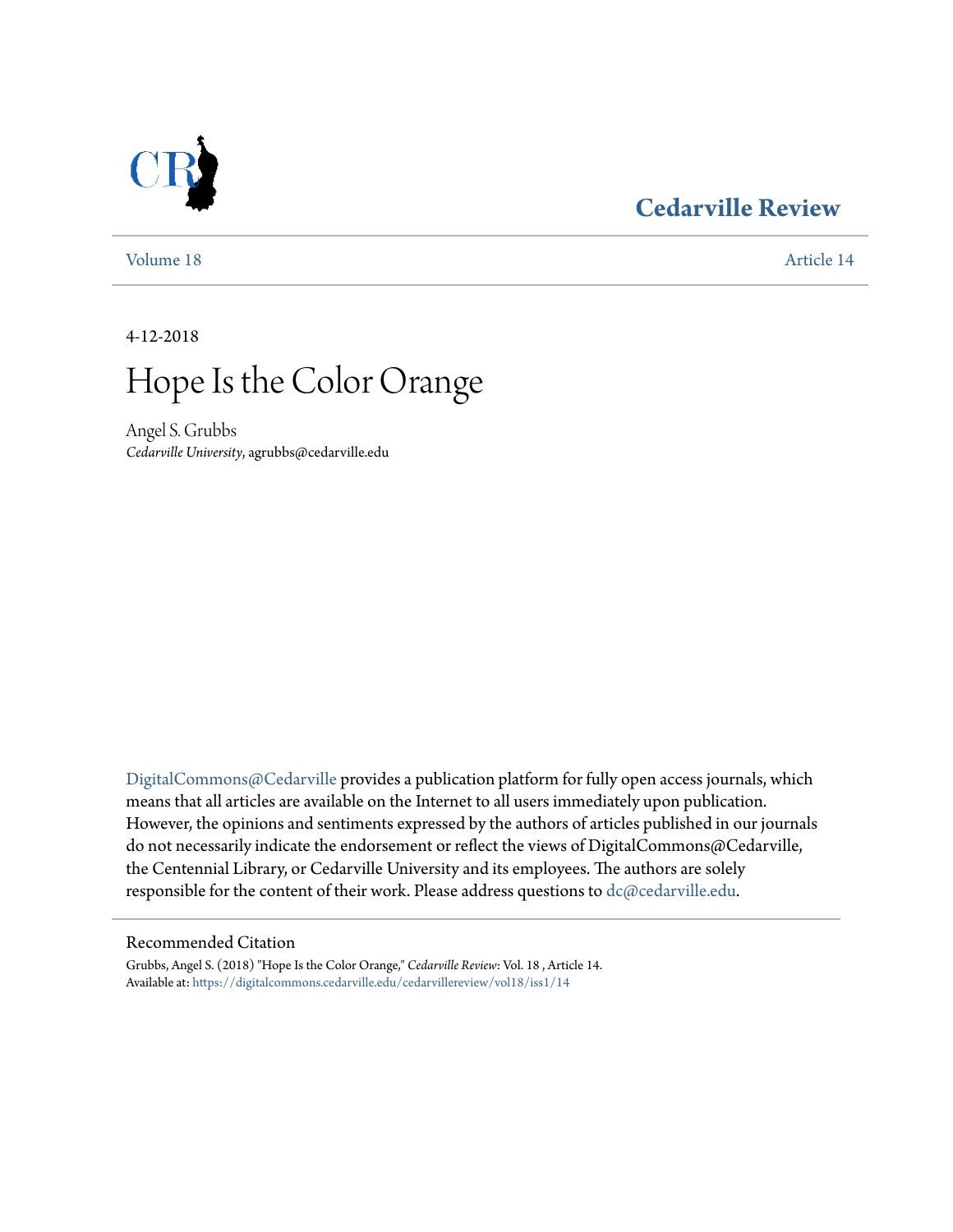### Hope Is the Color Orange

Browse the contents of [this issue](https://digitalcommons.cedarville.edu/cedarvillereview/vol18/iss1) of *Cedarville Review*.

Please see the Editors' Foreword - [A Christian Response to Art and Literature: A Very Short Guide to Images](http://digitalcommons.cedarville.edu/cedarvillereview/vol18/iss1/1/) [and Texts](http://digitalcommons.cedarville.edu/cedarvillereview/vol18/iss1/1/)

#### **Description (Optional)**

This is a nonfiction short I wrote as part of a collection of shorts concerning my home. This piece specifically addresses how to fix something that doesn't seem blatantly broken, but something is definitely wrong. I play with concepts of a the color orange as hope but come to realize orange can mean more than just hope, and life can be as complex as colors.

### **Creative Commons License**

#### <u>@0®0</u>

This work is licensed under a [Creative Commons Attribution-Noncommercial-No Derivative Works 4.0](http://creativecommons.org/licenses/by-nc-nd/4.0/) [License.](http://creativecommons.org/licenses/by-nc-nd/4.0/)

#### **About the Contributor (Optional)**

I'm a Junior English major at Cedarville University pursuing a minor in Creative Writing. I'm interested in accurately portraying the world, primarily through human interaction and the tension that occurs. I hope to accurately portray both the major and minor themes of life, as a Christian author who wants to make good art while maintaining my world view. I adamantly believe it can be done, and I hope my work is found to be thought-provoking, beautiful, and truthful.

Follow this and additional works at: [https://digitalcommons.cedarville.edu/cedarvillereview](https://digitalcommons.cedarville.edu/cedarvillereview?utm_source=digitalcommons.cedarville.edu%2Fcedarvillereview%2Fvol18%2Fiss1%2F14&utm_medium=PDF&utm_campaign=PDFCoverPages)

Part of the [Nonfiction Commons](http://network.bepress.com/hgg/discipline/1152?utm_source=digitalcommons.cedarville.edu%2Fcedarvillereview%2Fvol18%2Fiss1%2F14&utm_medium=PDF&utm_campaign=PDFCoverPages)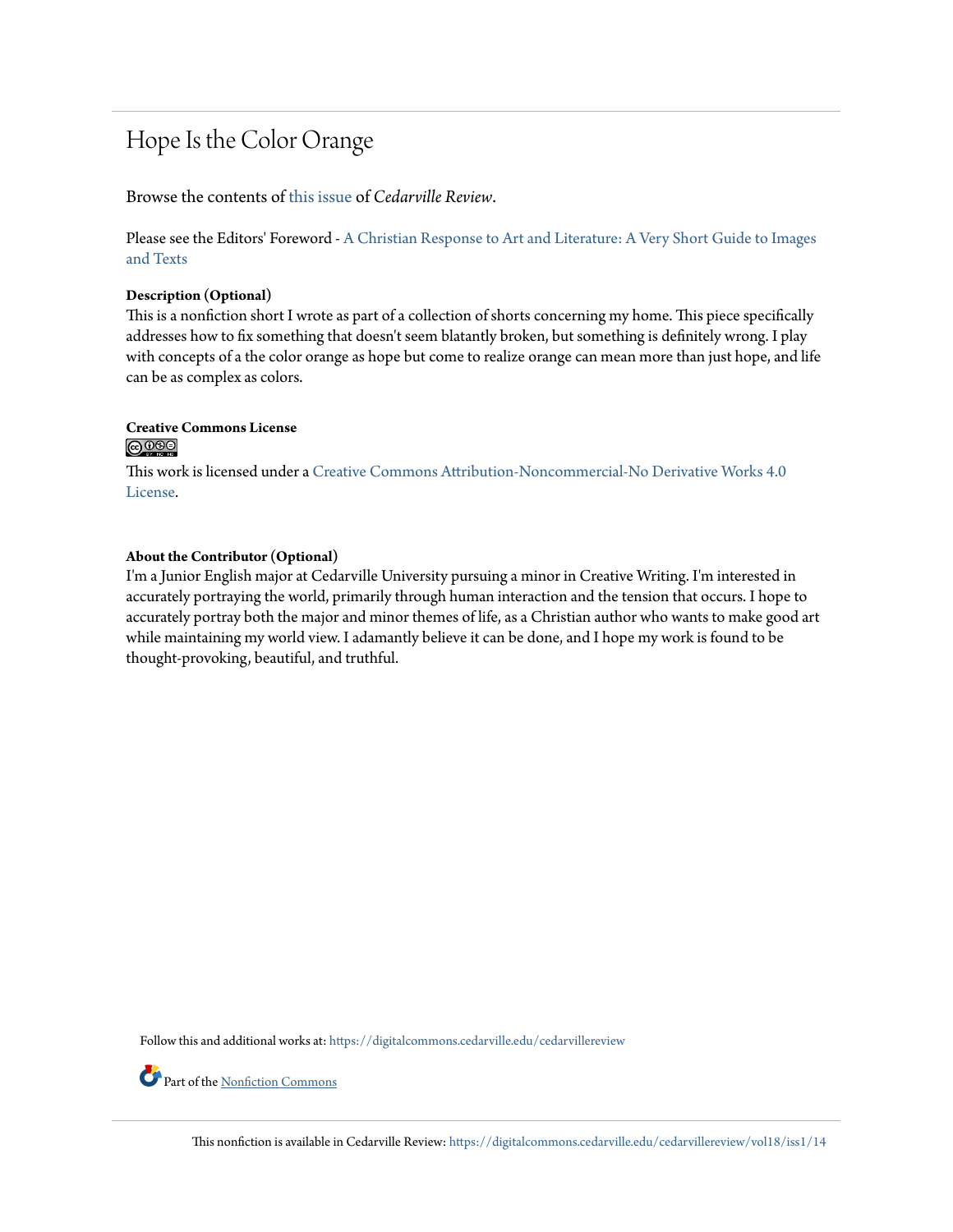## *Nonfiction by Angel Grubbs* HOPE IS THE COLOR ORANGE

The room feels dark somehow. The walls are yellow and the ceiling is laced with golden Christmas lights, but, rather than invigorate me, the yellow drains and leaves me more hopeless than if the walls were gray and molding. With gray and molding, I would have something definite to fix. I could see the problem. I could grab sponges and soap to scrub away whatever it is that's so intangibly yet inextricably wrong. I could feel the sweat and suds mix and drip down my arms. Once scrubbed clean, I'd go to Ace Hardware and buy orange paint, more particularly "Tangerine" or "Mango" paint. And my excited mind would wander to how orange reminds people of fruits and citrus. Of poppies and peaches. Of fat, juicy pumpkins waiting to be picked for the sacred tradition of carving Jack-O-Lanterns. Orange forces attention, it beckons hard work. Orange bounces and dazzles.

—